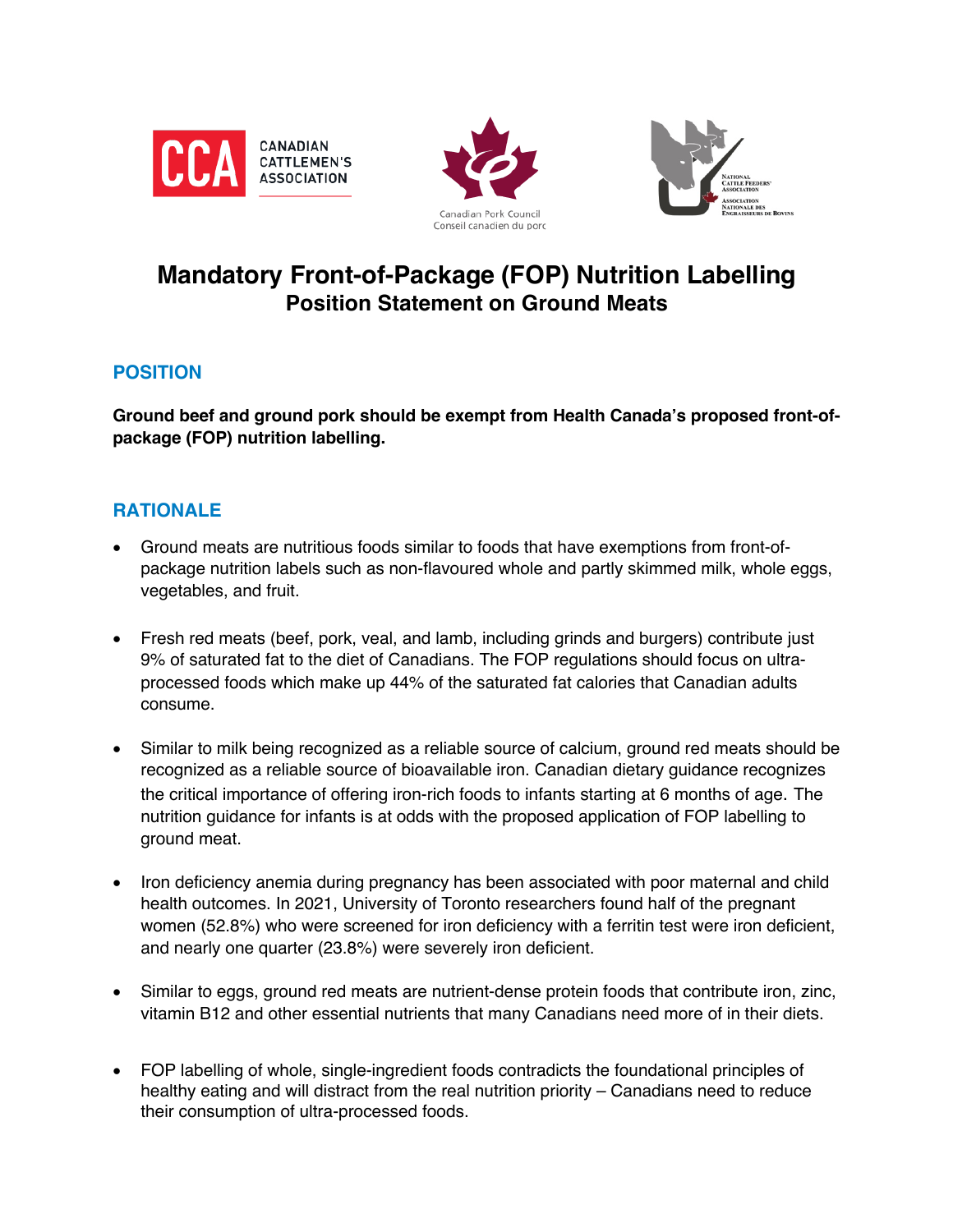# **Mandatory Front-of-Package (FOP) Nutrition Labelling Position Statement on Ground Beef and Ground Pork**

## **POSITION**

**Ground beef and ground pork should be exempt from Health Canada's proposed front-ofpackage (FOP) nutrition labelling** – like other nutritious foods, such as single ingredient meat, milk, eggs, vegetables and fruits. Ground meats are nutrient-dense protein foods that contribute iron, zinc, vitamin  $B_{12}$  and other essential nutrients that many Canadians need more of in their diets. Approximately half of calories Canadians consume come from nutrient poor ultraprocessed foods. Health Canada's proposed mandatory front-of-package (FOP) labelling regulations would require ground beef and ground pork sold at retail to carry a "high in" saturated fat label. FOP labelling of whole, single-ingredient foods contradicts the foundational principles of healthy eating and will distract from the real nutrition priority – Canadians need to reduce their consumption of ultra-processed foods.

# **SUMMARY: THE CASE AGAINST FOP LABELS FOR GROUND MEAT IN CANADA**

- Applying the front-of-pack labels to ground meat distracts from the priority nutrition concerns for Canadians. It is a negative approach to dealing with nutrient-dense whole foods.
- The goal of providing quick and easy guidance to help consumers make informed choices, while well-intended, misses the mark when "high in" FOP warning labels are applied to nutrient-dense, single-ingredient foods, like ground beef and ground pork.
- Nearly half of the calories Canadians consume come from ultra-processed foods, according to Canadian Community Health Survey – Nutrition data.
- The World Heart Federation recommends that the principal message to consumers for FOP labelling be that they should avoid ultra-processed foods and focus on 'real food'.
- Ground meats are a nutritious, convenient, familiar, and affordable staple food for many Canadian families. A relatively small serving of red meat provides many of the essential nutrients Canadians don't get enough of in their diet.
- Red meat consumption is moderate. The consumption of nutrient-dense protein foods such as beef, pork, and milk has steadily declined in Canada.
- Meanwhile, obesity rates have increased dramatically. This is attributed in large part to the over consumption of ultra-processed, energy-dense, nutrient-poor foods.
- Based on the proposed FOP labelling regulations, some nutrient-poor and ultraprocessed foods like certain cookies, chips and diet soda would not display a FOP label, since they do not exceed the thresholds for sodium, saturated fats and/or sugars.
- Fresh red meats (beef, pork, veal and lamb, including grinds and burgers) contribute just 7% of total fat and 9% of saturated fat to the diet of Canadians. Foods 'outside' the Food Guide, make up 44% of the saturated fat calories that Canadian adults consume.
- Health Canada recognizes iron as a nutrient of concern. With higher requirements for iron, women of childbearing age and infants are already at risk of iron deficiencies. Beef is well-recognized as a source of bioavailable heme iron. Canadians should be encouraged to choose ground beef as a nutrient-dense food, not be fearful to do so.
- FOP labelling of whole, single-ingredient foods could potentially result in unintended perceptions and behaviours, such as:
	- o Unnecessary consumer confusion about healthy food choices, 'food fear'
	- o Further increases in consumption of ultra-processed foods not requiring a FOP label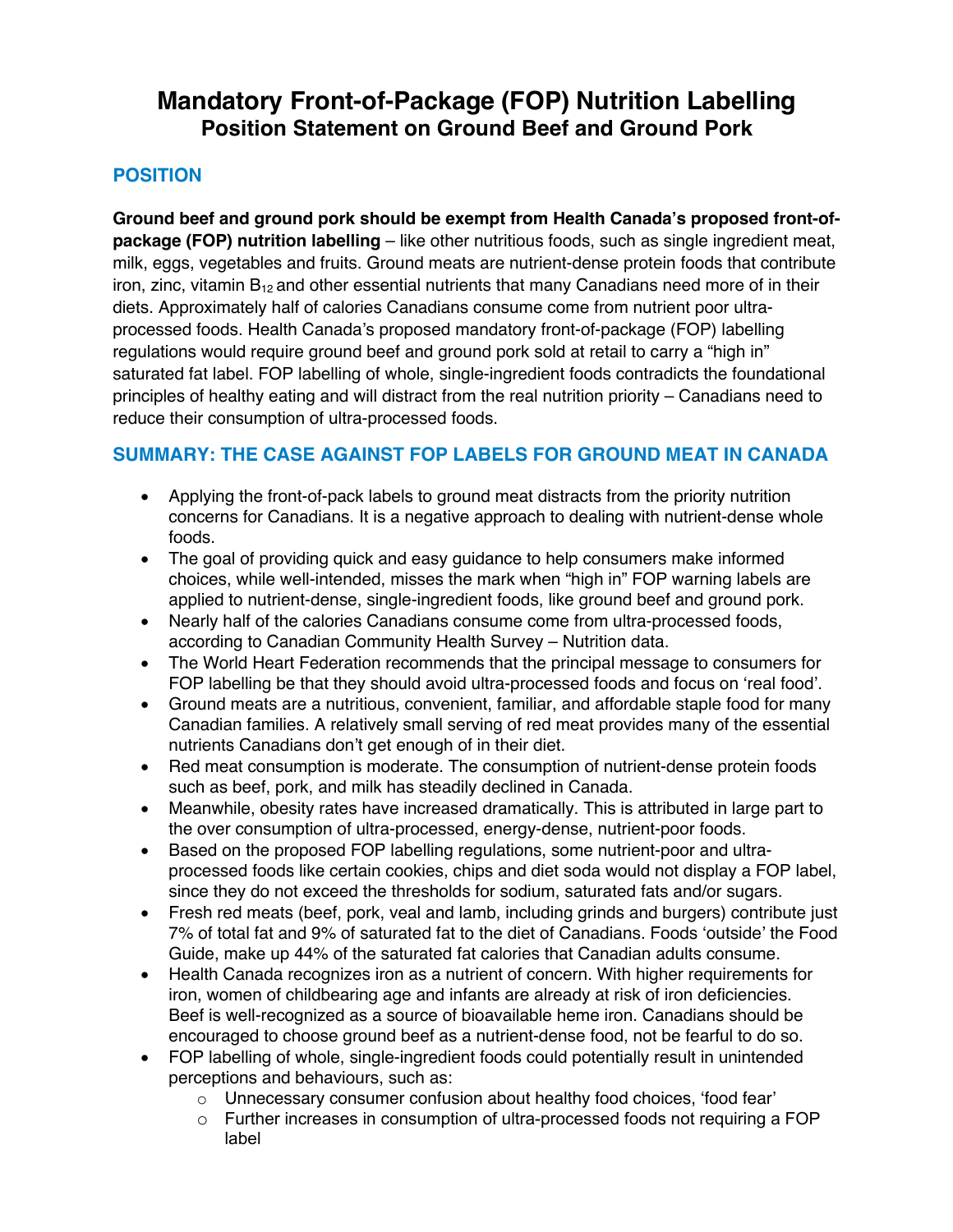- $\circ$  Decreased protein, iron, zinc and vitamin  $B_{12}$  intakes
- o Putting some Canadians at nutritional risk

## **INTRODUCTION**

In February 2018, Health Canada's proposed regulations amending the Food and Drug Regulations (Nutrition Symbols, Other Labelling Provisions, Partially Hydrogenated Oils and Vitamin D) were published in Canada Gazette Part I.1 The proposed regulations highlight the need to address the growing prevalence of major chronic diseases in Canada, such as cardiovascular diseases (heart disease and stroke), some cancers, and type 2 diabetes. Health Canada recognizes obesity as a key driver of chronic disease (with over one in four adults obese and one in three children overweight or obese) and unhealthy diets as a key risk factor.

## **BACKGROUND**

As part of Health Canada's Healthy Eating Strategy,<sup>2</sup> which aims to make healthy eating easier for Canadians, Health Canada is proposing to require a FOP nutrition symbol on foods high in saturated fat, sugars and/or sodium. <sup>1</sup> According to Health Canada's 2015 Evidence Review for Dietary Guidance Technical Report, "many Canadians need to eat differently to improve the quality of their diet."3 Among other findings, about one-third of total calories in the diet of Canadians were found to come from foods higher in fat, sugar, or salt.3

Health Canada is proposing the new FOP labelling strategy with the goal of helping Canadians to quickly and easily identify prepackaged foods that are high in saturated fat, sugars, and/or sodium. <sup>4</sup> Health Canada considers these as nutrients of concern based on associations with chronic diseases.<sup>3</sup> The ultimate goal is to improve diet quality and promote the health of Canadians.

## **THRESHOLDS FOR FOP LABELS**

Based on Health Canada's proposed regulations, FOP labelling will be triggered if the saturated fat, sugars and/or sodium, as declared on the Nutrition Facts table (NFt) of a prepackaged food, exceeds the threshold of 15% of the daily value (DV) per reference amount of the food, as sold.<sup>4</sup>

For example, for ground beef, the amount of saturated fat listed will be based on 100 grams (the reference amount) of raw ground beef. If the amount of saturated fat (which includes saturated plus trans fat) in the reference amount exceeds 3 grams, then a FOP label would be required.

## **PROPOSED EXEMPTIONS**

Health Canada is proposing to exempt certain foods from mandatory FOP nutrition labelling.<sup>4</sup> Many nutrient-dense, unprocessed or minimally processed, single ingredient, whole foods will not be required to display FOP symbols, such as vegetables and fruits, plain milk (whole and partly skimmed), eggs, and raw single ingredient meats, with the exception of ground meats.

Health Canada is also proposing exemptions for most vegetable oils, sweetening agents such as table sugar, honey and syrups, as well as table salt and flavoured salts (e.g., garlic salt). 4

## **CONCERN RE: GROUND MEAT**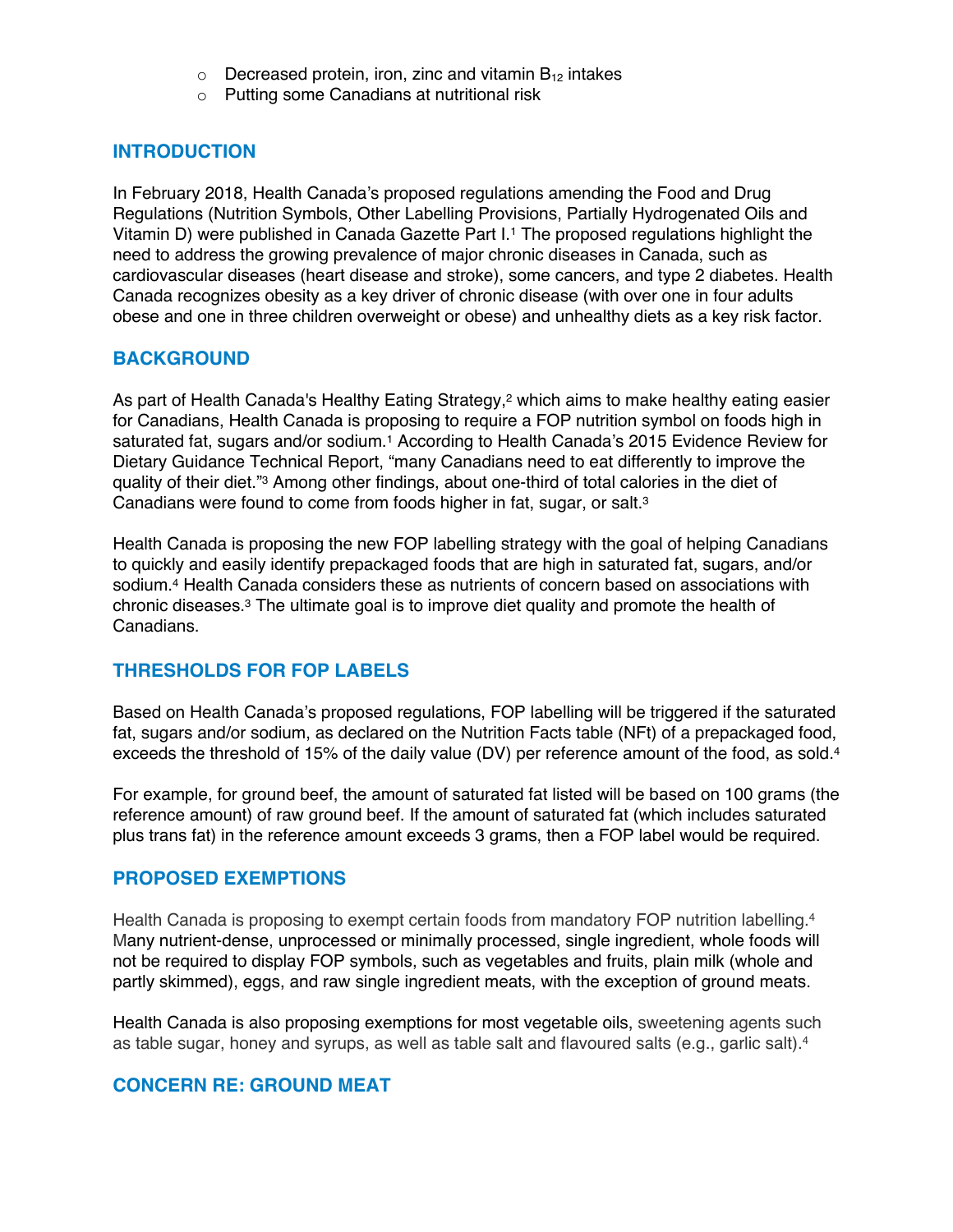Like all meat, ground beef and ground pork are nutrient-dense, whole, single ingredient protein foods. However, based on the proposed FOP regulations, since ground meat packaging must display a NFt, ground beef and ground pork will be required to carry a FOP label identifying it as high in saturated fat.

According to nutrient values displayed on the NFts, all ground meats have a saturated fat level that exceeds the 15% daily value (DV) threshold. Based on the proposed FOP nutrient thresholds:

- FOP labelling is triggered if  $> 3$  g saturated fat (or 15% DV) is declared on the NFt, based on the reference amount for the food as sold (i.e., 100 grams raw ground meat).
- The measure of saturated fat for FOP labelling is based on the total of NFt values for both saturated fat plus trans fat.

## **Calculations for saturated fat (based on saturated + trans fat) in 100 grams raw (as sold):**

**Extra Lean Ground Beef** = 3.3 g (based on Saturated + Trans fat levels). Therefore, Extra Lean Ground Beef (CNF code 4996) will not qualify to be FOP exempt.

**Lean Ground Beef** = 5.5 g (based on Saturated + Trans fat levels). Therefore, Lean Ground Beef (CNF code 2683) will not qualify to be FOP exempt.

**Lean Ground Pork** = 6.0 g (based on Saturated + Trans fat levels). Therefore, Lean Ground Pork (CNF code 6119) will not qualify to be FOP exempt.

71% of ground beef sales are extra-lean and lean and 76% of ground pork sales are extra-lean and lean.

## **DETAILED CONCERNS**

**1. Targeting nutritious, single-ingredient whole foods, like ground beef and ground pork, with FOP labels misses the mark and distracts from the real priority – i.e., limiting the consumption of prepackaged ultra-processed foods high in saturated fat, sugars and/or sodium.** 

Health Canada's intent with the proposed FOP program is to steer Canadians towards nutrient-rich, wholesome foods that lead to healthful dietary patterns - and away from nutrient-poor, calorie-dense, poor-quality foods that Canadians consume in excess.

Given this goal, the proposed FOP program, while well-intended, misses the mark when applied to nutritious, single-ingredient, whole foods. Some nutritious foods, like ground meats, would have to display a FOP label, even though nutrient-dense protein foods such as meat are part of the foundation for healthy eating. This approach will have unintended negative consequences.

While governments around the world have considered a range of different FOP labelling approaches, the Codex Committee on Food Labelling has identified issues related to setting "high in" criteria.<sup>5</sup> One issue is whether to use a nutrient focus and single-cut off versus considering the overall nutrient profile of the food. A single-nutrient approach in defining "high in" levels may be applicable to discretionary foods (energy dense non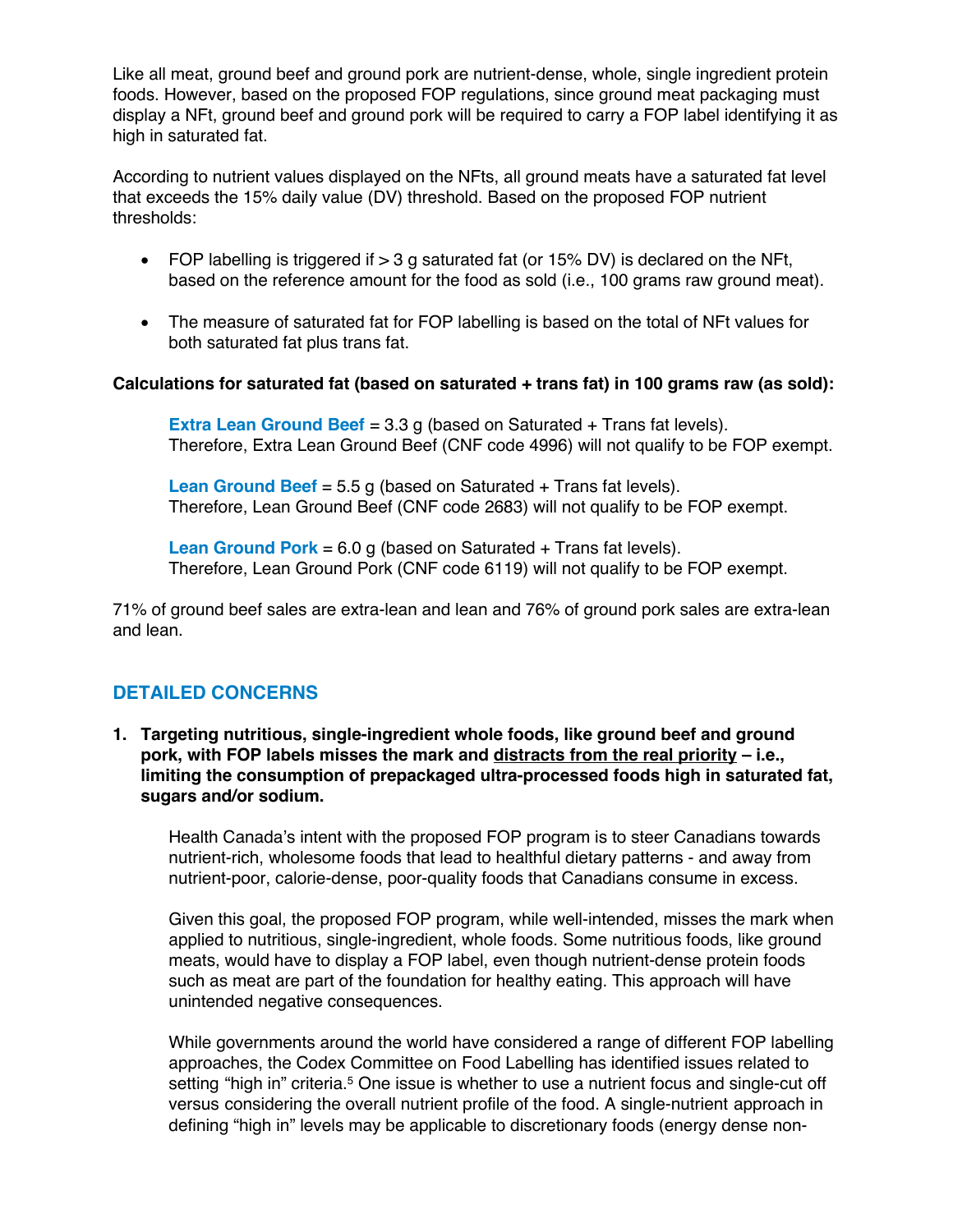nutritive foods) but not to all foods, especially foods in the core food groups. Potato chips versus ground beef, for example. Codex is considering whether to exempt nutrient-rich foods and foods that nourish vulnerable groups from "high in" nutrition labelling.

According to the World Heart Federation (WHF) policy brief on FOP labelling (which "provides evidence-based, practical guidance that can be adapted to local contexts."):6

#### **The principal message to consumers should be:**

*Consumers should avoid ultra-processed foods and instead focus on "real foods"; that is, less processed, high-nutrient, preferably fresh foods***.** Due to the negative impact of excess consumption of ultra-processed foods on cardiovascular health, obesity, diabetes, hypertension, and other conditions.

#### **What foods should be labelled?**

*Pre-packaged processed and ultra-processed food products (UPP).* Manufacturers apply several persuasive elements to labels that drive consumers to buy products with excessive critical nutrients, reducing the relevance of nutrition information and consumer's capacity to make informed decisions.

#### **FOP labelling systems should:**

- "be aligned with national public health and nutrition policies (dietary guidelines) and food regulations, as well as with relevant WHO guidance and codex guidelines."
- "allow for easy and quick identification of ultra-processed and processed products that have an excess of key nutrients of concern, including sugarsweetened beverages and high-fat or salty snacks, to contribute to the prevention of overweight and obesity and diet-related NCDs [chronic diseases]."

Canada's Food Guide encourages Canadians to "**eat plenty of vegetables and fruits, whole grains and protein foods**."7 Nutrient-dense, single ingredient, whole foods such as vegetables, fruit, whole grains, meat, poultry, fish, eggs, legumes, nuts and milk are recognized as the foundation for healthy eating. The Food Guide also recognizes it is important to eat a variety of healthy foods each day and to limit highly processed foods.

Ground meats are a mainstay for families as it is an affordable, quick, and easy to prepare family favourite. Like all beef and pork, the grinds are a nutritious source of complete protein that contains bioavailable heme iron and is an excellent source of niacin and vitamin  $\mathsf{B}_{12}$ . $^8$ 

These nutrients are essential to all Canadians and are of particular concern for certain demographics, such as women of childbearing age,<sup>9</sup> including during pregnancy<sup>10</sup> and lactation, infants<sup>11</sup> and toddlers<sup>12</sup> to name a few. In addition, research suggests people who eat red meat also tend to eat more vegetables and have lower body weights.<sup>13</sup>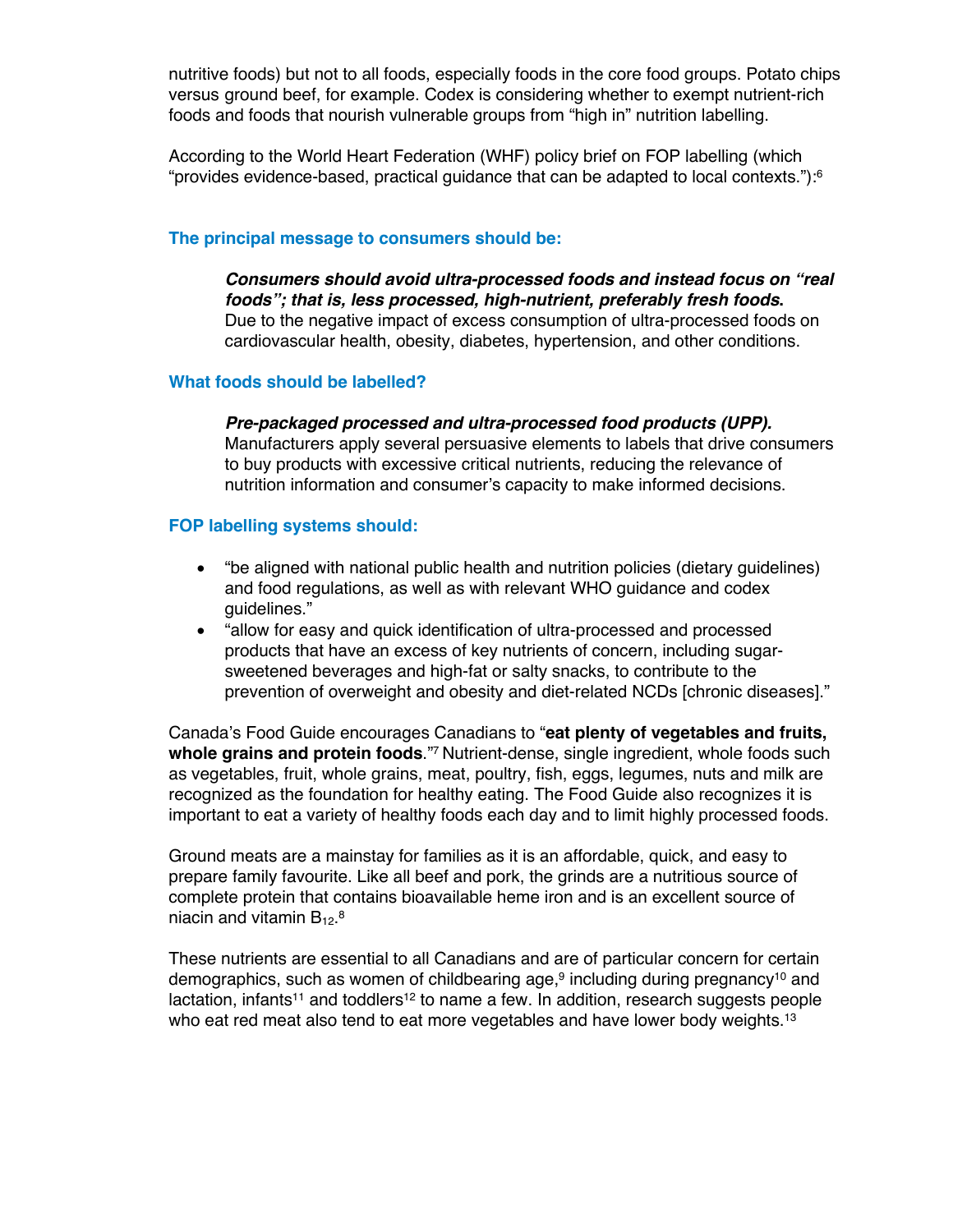

% Daily Value of Ground Beef's Key Nutrients

Source: Health Canada. Canadian Nutrient File. 2015. Food Code Ground Beef 4996 (100 g, Extra lean, raw).



Source: Health Canada. Canadian Nutrient File. 2015. Food Code Ground Pork 6119 (100 g, Lean, raw).

As highlighted by the Heart and Stroke Foundation's 2015 position on Saturated Fat, the real nutrition concern for most Canadians lies in the over-consumption of nutrient-poor, ultra-processed foods.14 While public health efforts are needed to address this issue, these efforts should not distract or confuse consumers by labelling foods that are not part of this problem. As we will outline, Canadians do not currently consume too much red meat, while they do consume too many poor-quality pre-packaged foods. In fact, based on current research and nutrition guidance, certain groups, notably women of childbearing age $9,10$  and infants<sup>11,12</sup> could benefit from eating more red meat, not less.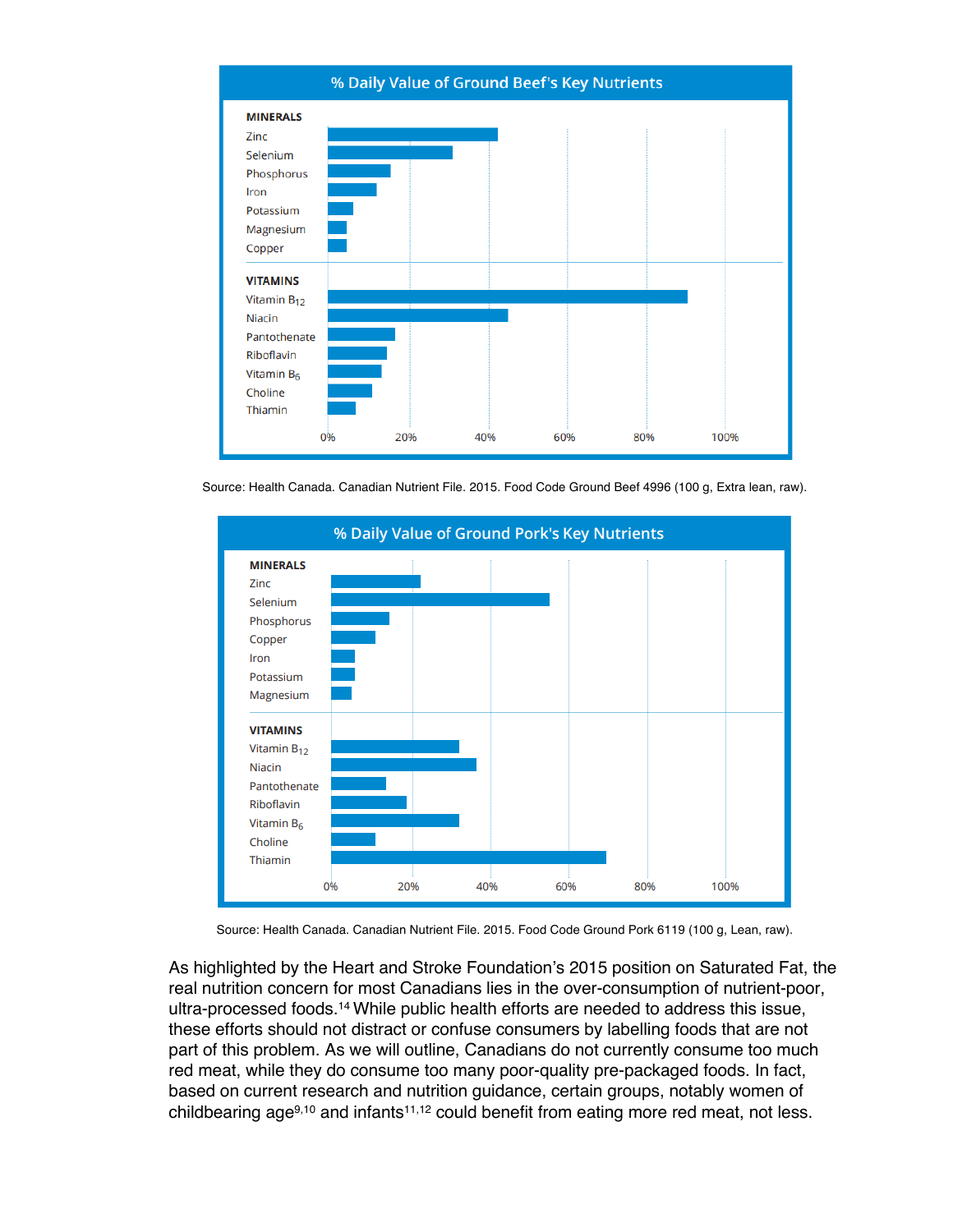#### **2. The diet quality of the average Canadian is poor. Nearly half of the calories Canadians consume come from ultra-processed foods.**

Ultra-processed food consumption is alarmingly high, accounting for nearly half of Canadians' calorie intake based on Canadian Community Health Survey (CCHS) data. 15 The ultra-processed food category includes fast food, sugary drinks, snacks, chips, candies, cookies, sweetened milk products, sweetened cereals, sauce and dressings. Key Statistics Canada findings based on the 2015 and 2004 CCHS data follow.15

#### **Ultra-processed Food (UPF) intakes:**

- "On average, UPF contributed just under half of total daily energy intake among Canadians both in 2004 (48%) and in 2015 (46%)."
- "Consumption of UPF was highest among children and adolescents. In these groups, UPF contributed over 50% of total daily energy in both survey years."
- "Among adults aged 55 or older, UPF contributed a greater share of total daily energy in 2015 compared with 2004."

Research commissioned by the Heart and Stroke Foundation, published in 2017 also found ultra-processed food consumption to be alarmingly high. <sup>16</sup> Earlier analysis of food consumption trends in Canada, published by Moubarac et al. in 2014, also concluded that the most important factor that has driven changes in the dietary patterns of Canadians over the last century from 1938 to 2011 is the replacement of nutrient-dense foods classified as unprocessed or minimally processed foods (such as meat, milk, eggs, vegetables, fruit, nuts and seeds) with ultra-processed ready-to-eat food products.17 They found that the caloric share of ultra-processed food products rose from 29% to 62% during the study period, while the availability of dietary energy from unprocessed or minimally processed foods fell. These authors highlighted that these changes in food consumption patterns and the trends in obesity in Canada during the same period raise important concerns regarding obesity and chronic disease prevention.

We are concerned that despite this nutrient-poor food "crisis", based on the proposed FOP labelling strategy, it appears some nutrient-poor ultra-processed foods (such as certain cookie brands, chips and diet soda for example) would not have to display a FOP label since they do not exceed the thresholds for saturated fat, sugars and/or sodium.

Furthermore, while Health Canada is proposing FOP labelling exemptions for other nutrient-dense, single ingredient protein foods such as milk, eggs, and cuts of meat, based on the proposed regulations, FOP symbols would be applied to all ground beef and ground pork.

#### **3. Meat consumption is moderate and per capita availability has declined over time.**

Most Canadians consume red meat in moderate amounts. On average, Canadians (1+ years) eat 41 grams of cooked unprocessed red meat per day (or 288 grams per week), according to Statistics Canada customized analysis of the 2015 CCHS-Nutrition data.18 Based on a 100 gram serving, this means that of the 21 meal occasions in a week, less than 3 include fresh red meat. In other words, fresh red meat, such as beef, pork, veal or lamb (including ground meat and burgers) is included in just 14% of weekly meals.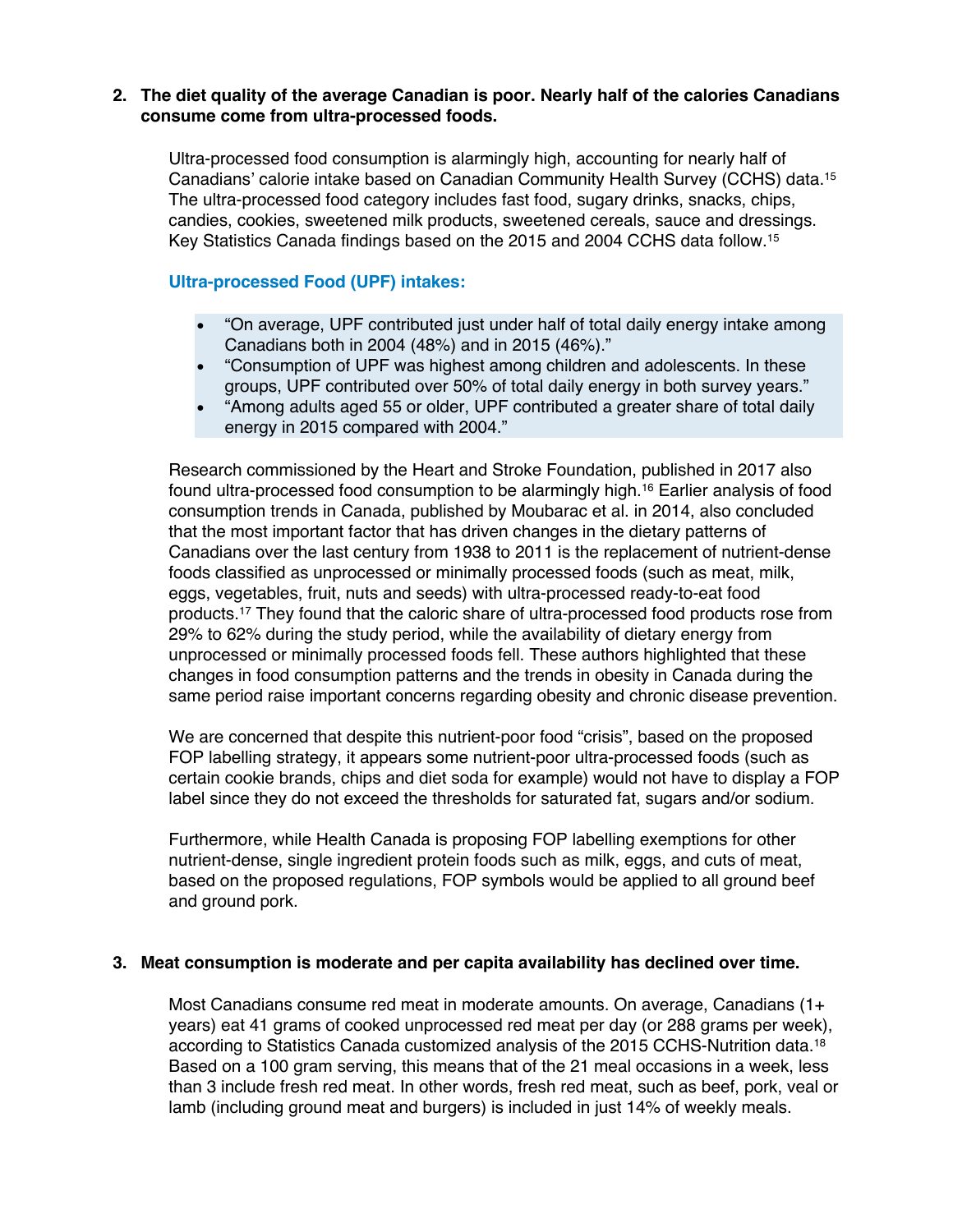Statistics Canada annual food availability data indicates that the per capita availability of red meat and fluid milk have continued to decline over the last decade (from 2009 to 2019): "Beef availability was down 15.4% from 2009, to 15.5 kilograms, while pork availability was down 6.0% to 16.2 kilograms of boneless weight per person."19

Earlier evaluation of food availability in Canada published by Slater et al. in 2009 indicates that while the estimated amount of energy available per capita from naturally nutrient-dense protein foods such as beef, milk and eggs declined since the 1970s, this has not led to better diet quality.<sup>20</sup> They documented a growing 'energy gap' in energy intake versus expenditure over the same period, with a net increase of 18% in the per capita availability of food energy. They found this has largely been driven by increases in calories from a few ingredients used in the manufacturing of energy-dense, nutrient-poor convenience foods including oils, shortenings, refined wheat flour, as well as soft drinks. Finally, they conclude that the rising prevalence of obesity in Canadian adults, which increased almost threefold from 1985 to 2003, correlates with this growing energy gap.

#### **4. Ground meat makes a relatively small contribution to Canadians' saturated fat intake. Whereas "other foods" are major contributors of saturated fat in the Canadian diet.**

Using the 2015 CCHS-Nutrition data, researchers from Laval University analyzed where saturated fats are coming from in the diet of Canadian adults.<sup>21</sup> Nearly half (44.3%) of calories from saturated fat came from foods not included in the Food Guide ("All other foods").21 These are the very foods that FOP labels should call out. Manufacturers can reformulate these processed foods to fall below the thresholds for saturated fat, sugars and/or sodium, helping in part to fulfill the purpose of the proposed regulation.

Overall, this study found that on average, adults derive approximately 10% (10.4%) of their total daily energy intake (calories) from saturated fat; and, this has remained stable for the last 20 years. The World Health Organization (WHO) recommends that saturated fat intake not exceed 10% of calories.<sup>22</sup>

Of the 10.4% of total daily energy from saturated fat, meats and alternatives accounted for approximately 25% of calories from saturated fat (i.e., 2.5% of total daily energy intake).<sup>21</sup> It is important to note that this study examined saturated fat intakes in meat and alternatives as defined in the 2007 Food Guide (i.e., including all red meat, poultry, fish, eggs, beans, peas, lentils, peanut butter, nuts and seeds, tofu and soy products).

According to Statistics Canada analysis of 2015 CCHS survey data, unprocessed red meat intake (i.e., beef, pork, lamb and veal including ground meat and burgers) accounts for just 5% of Canadians' total daily calories, 7% of total fat, and 9% of saturated fat.<sup>18</sup> Importantly, ground beef would account for only a fraction of this amount.

Over the past 20 years, Canadians have demonstrated that they consistently tend to choose the leanest ground beef options - with Lean or Extra Lean ground beef representing 71% of the ground beef sold at retail.23

#### **5. Health Canada recognizes iron as a nutrient of concern for Canadians. Women of childbearing age and infants are particularly vulnerable to iron deficiency.**

Red meats, such as beef, are well recognized as important sources of bioavailable iron and zinc as well as vitamin  $B_{12}$ . Ground beef can help Canadians meet their needs for these essential nutrients as an affordable, well-liked, convenient protein choice that's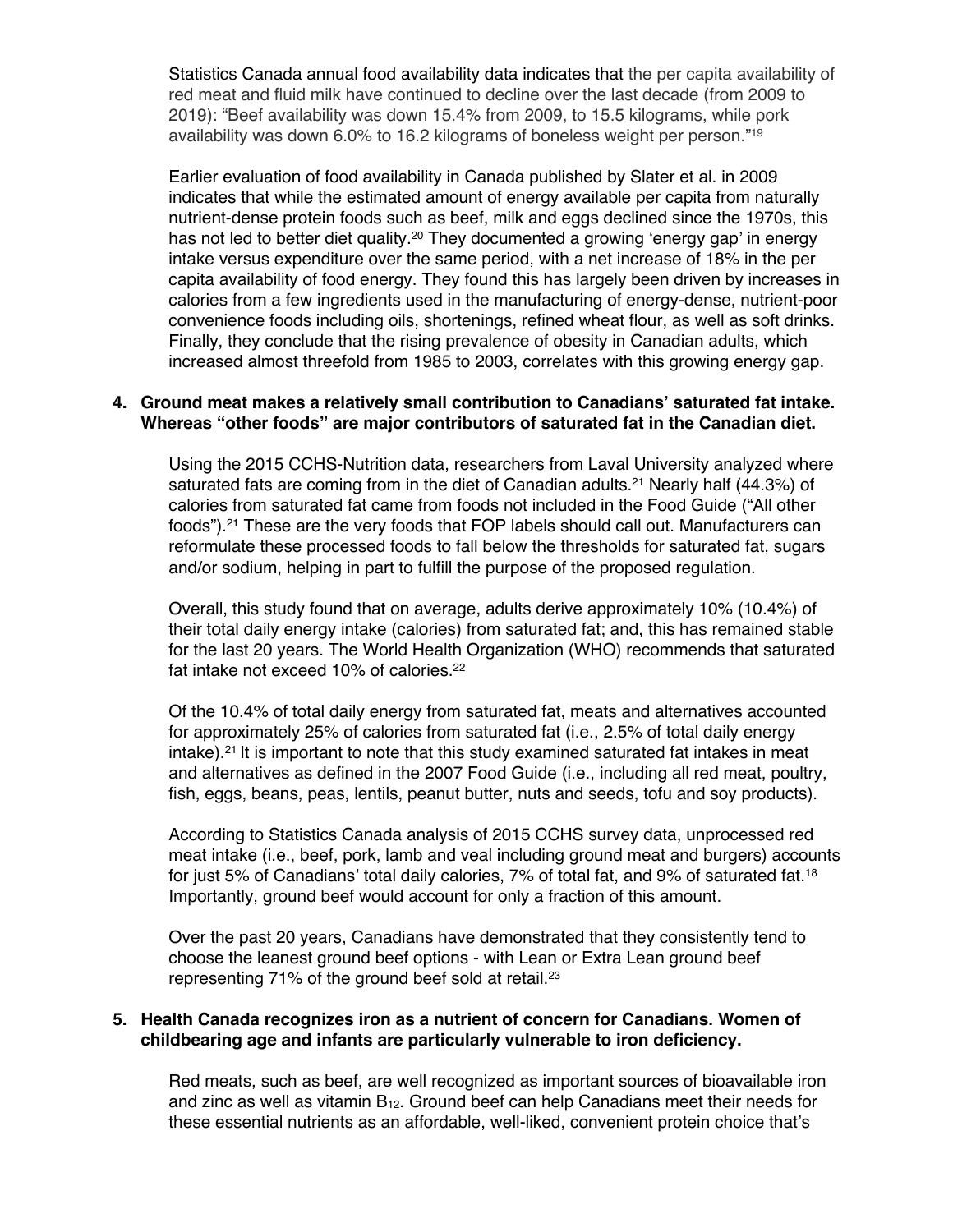easy to incorporate into home cooked meals. Current research and recommendations suggest that many Canadians would benefit from eating more red meat, not less.

An analysis of the 2015 CCHS-Nutrition data published in 2021 by University of Toronto researchers concluded that "A significant number of Canadian adults may not be meeting recommendations for several essential nutrients, contributing to nutrient inadequacies."9 Among other findings, their analysis indicates that certain Canadian adults, especially women, are at risk of inadequate intakes of iron, zinc and vitamin B<sub>12</sub> from the foods in their diet.

#### **Prevalence of inadequate intakes from foods:**

- **Iron -** Nearly 30% of women 19 to 50 years
- **Zinc -** At least 30% of women and 20% of men
- **Vitamin B12 -** As many as 21% of women

Moreover, another study published by University of Toronto researchers in 2021 indicates that iron deficiency may affect as many as half of pregnancies in Ontario, yet many pregnant women are not screened with a ferritin test.<sup>10</sup> Only 59.4% of patients had their ferritin levels checked during pregnancy. Half of the pregnant women (52.8%) who were screened for iron deficiency with a ferritin test were found to be iron deficient, and nearly one quarter (23.8%) were severely iron deficient. These finding suggest that iron deficiency, the most common cause of anemia, is prevalent and under recognized in pregnant women. The authors note that iron deficiency anemia during pregnancy has been associated with poor maternal and child health outcomes. Women need even more iron during pregnancy to meet requirements for healthy fetal development.<sup>24</sup>

Iron and zinc are particularly important for certain population groups, like infants, teen girls and women of childbearing age. Deficiencies can have permanent negative health consequences. For this reason, for example, Health Canada and other health authorities also recognize the critical importance of offering iron-rich complementary foods such as meat as first foods for infants, starting at 6 months, <sup>11</sup> and through the toddler years.12 Ground beef is an ideal choice for making nutritious iron-rich meals for baby at home.

Health Canada's 2015 Evidence Review for Dietary Guidance Technical Report, corroborates that some Canadians – especially women and older adults – already have inadequate intakes of iron, zinc, and vitamin  $B_{12}.^3$  Other groups, for example older adults over 70 years of age and adolescent girls, were identified with a high prevalence of inadequate intakes for *most* nutrients and low intakes from most of the food groups.

Health Canada's Evidence Review for Dietary Guidance Technical Report also found that a significant number of Canadians consume less than the recommended number of servings for meat and alternatives:<sup>3</sup>

- 48% of women 31-50 years of age
- 69% of females older than 70 years of age
- 57% of adolescent males

Further reductions in red meat consumption by these population groups may lead to deficiencies affecting mental health, energy levels, and infant growth and development. **A modest serving of cooked red meat goes a long way - delivering many of the key nutrients needed for good health.** It is well recognized that iron, zinc and vitamin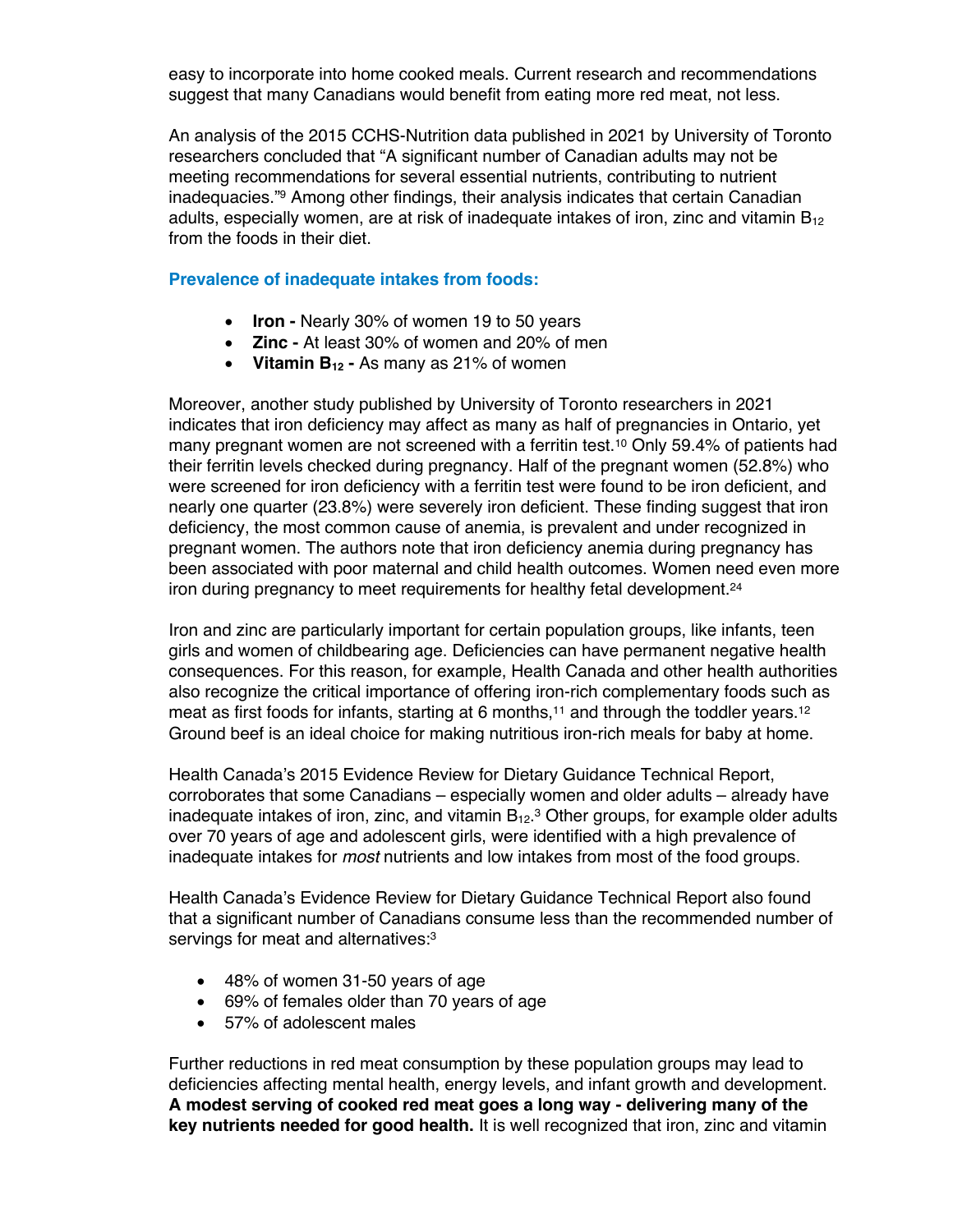$B_{12}$  play a role in protecting good health. These essential nutrients have been identified as shortfall nutrients for many Canadians, and women in particular. Given that red meats contribute to Canadians' essential nutrient intakes, we think that ground beef and ground pork should be exempt from FOP labelling.

#### **6. All grinds are not created equal – they offer unique nutrient contributions.**

It's important to note that there appears to be a mistaken 'health halo' in the assumption that ground beef can be equally substituted by ground poultry or plant-based formulated products. Each food has its unique nutrient profile, and these are not equal substitutions. Ground poultry and plant-based products formulated to simulate ground beef offer Canadians more choice; not better nutrition.

Ground beef has approximately twice as much iron, zinc and vitamin  $B_{12}$  than ground poultry on average, with a difference of only 2 grams in saturated fat (an average of lean and extra lean ground beef – the most popular types of ground beef).<sup>25</sup> To get the same amount of these micronutrients, will require eating twice as much ground poultry.

Health Canada found many new 'plant-based' products introduced to Canadian grocery stores since the 2019 Canada's Food Guide was launched are high in saturated fat, sugar and/or sodium, and are not in line with Food Guide recommendations.<sup>26</sup> Many formulated plant-based protein products entering the market are highly processed and are arguably not healthier alternatives to animal-based protein foods such as beef. Recent studies indicate that there are large differences in the nutrients and metabolites found in ground beef versus plant-based grinds that are formulated to simulate meat.<sup>27</sup> Thus, they should not be considered as nutritionally similar or interchangeable.

It is also important to consider the bioavailability of essential nutrients such as iron and zinc. The benefit of meat is two-fold, (1) it supplies heme iron that is in a more bioavailable from than the non-heme iron found in plant sources, and (2) meat protein (commonly known as the meat protein factor) also enhances the absorption of non-heme iron. Research conducted in infants showed that adding ground beef to a vegetable meal enhances the absorption of non-heme iron from the meal by 150%.<sup>28</sup>

Ground beef is a nutritious mainstay of home cooked meals for many, as a familiar and traditional protein food for generations of Canadians. Accounting for 83% of the grinds sold at retail, ground beef represents the largest portion of meals made with grinds. $23$ 

|                                                               | Ref.<br><b>Amount</b> | <b>Saturated</b><br>fat<br>g | <b>Transfat</b><br>g | <b>Total Sat</b><br>+ Trans<br>fat<br>g | %DV<br>$(sat +$<br>trans) | Iron<br>mg | Iron<br>%DV |
|---------------------------------------------------------------|-----------------------|------------------------------|----------------------|-----------------------------------------|---------------------------|------------|-------------|
| <b>Extra Lean</b><br><b>Ground</b><br>Beef, Raw<br>(CNF 4996) | 100 <sub>g</sub>      | 3.0                          | 0.3                  | 3.3                                     | 17%                       | 2.0        | 11%         |
| Lean<br><b>Ground</b><br>beef, Raw<br>(CNF 2683)              | 100 <sub>g</sub>      | 5.0                          | 0.5                  | 5.5                                     | 28%                       | 1.75       | 10%         |

#### **Ground Meat Nutrient Comparison Chart**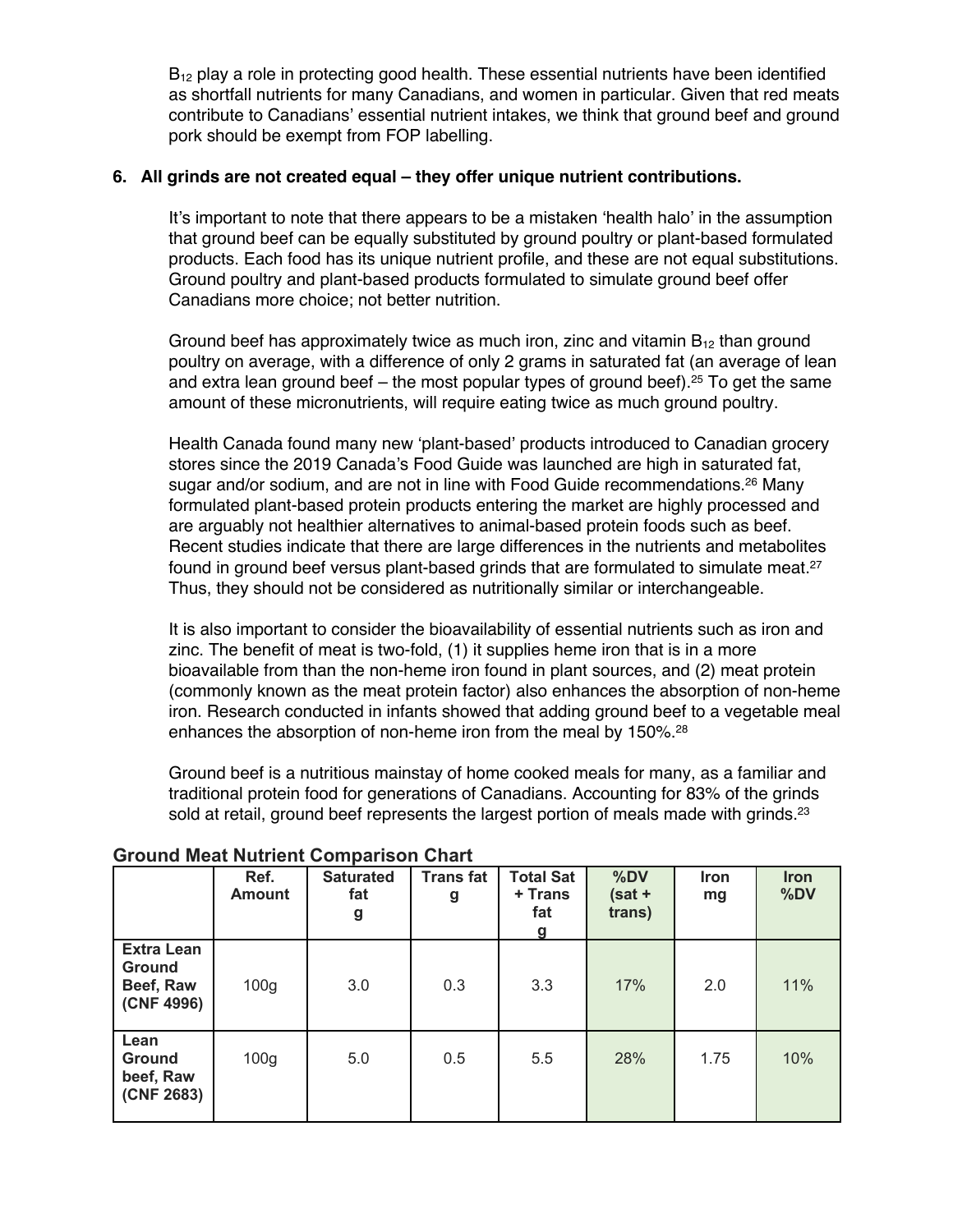| <b>Extra Lean</b><br><b>Ground</b><br>beef,<br><b>Cooked</b><br>(CNF 4998)  | 60g              | 2.5 | 0.2 | 2.7 | 14% | 1.75 | 10% |
|-----------------------------------------------------------------------------|------------------|-----|-----|-----|-----|------|-----|
| Lean<br><b>Ground</b><br>Beef,<br><b>Cooked</b><br>(CNF 5009)               | 60g              | 3.5 | 0.3 | 3.8 | 19% | 1.75 | 10% |
| <b>Medium</b><br><b>Ground</b><br>Pork, Raw<br>(CNF 6121)                   | 100g             | 8.0 | 0.2 | 8.2 | 41% | 0.75 | 4%  |
| <b>Medium</b><br><b>Ground</b><br>Pork,<br><b>Cooked</b><br>(CNF 6122)      | 60g              | 5.0 | 0.1 | 5.1 | 26% | 0.75 | 4%  |
| Lean<br><b>Ground</b><br>Pork, Raw<br>(CNF 6119)                            | 100 <sub>g</sub> | 6.0 | 0.2 | 6.2 | 31% | 1.0  | 6%  |
| Lean<br><b>Ground</b><br>Pork,<br><b>Cooked</b><br>(CNF 6120)               | 60g              | 3.5 | 0.1 | 3.6 | 18% | 0.75 | 4%  |
| <b>Extra Lean</b><br><b>Ground</b><br>Chicken,<br>Raw<br>(Product<br>Data*) | 100 <sub>g</sub> | 2.0 | 0.0 | 2.0 | 10% | 0.75 | 4%  |
| Lean<br>Ground<br>Chicken,<br>Raw<br>(CNF 918)                              | 100 <sub>g</sub> | 2.5 | 0.1 | 2.6 | 13% | 0.75 | 4%  |
| Lean<br>Ground<br>Chicken,<br>Cooked<br>(CNF 919)                           | 60g              | 2.0 | 0.0 | 2.0 | 10% | 0.50 | 3%  |
| Ground<br><b>Turkey, All</b><br>Classes,<br>Raw<br>(CNF 815)                | 100g             | 2.0 | 0.1 | 2.1 | 11% | 1.0  | 6%  |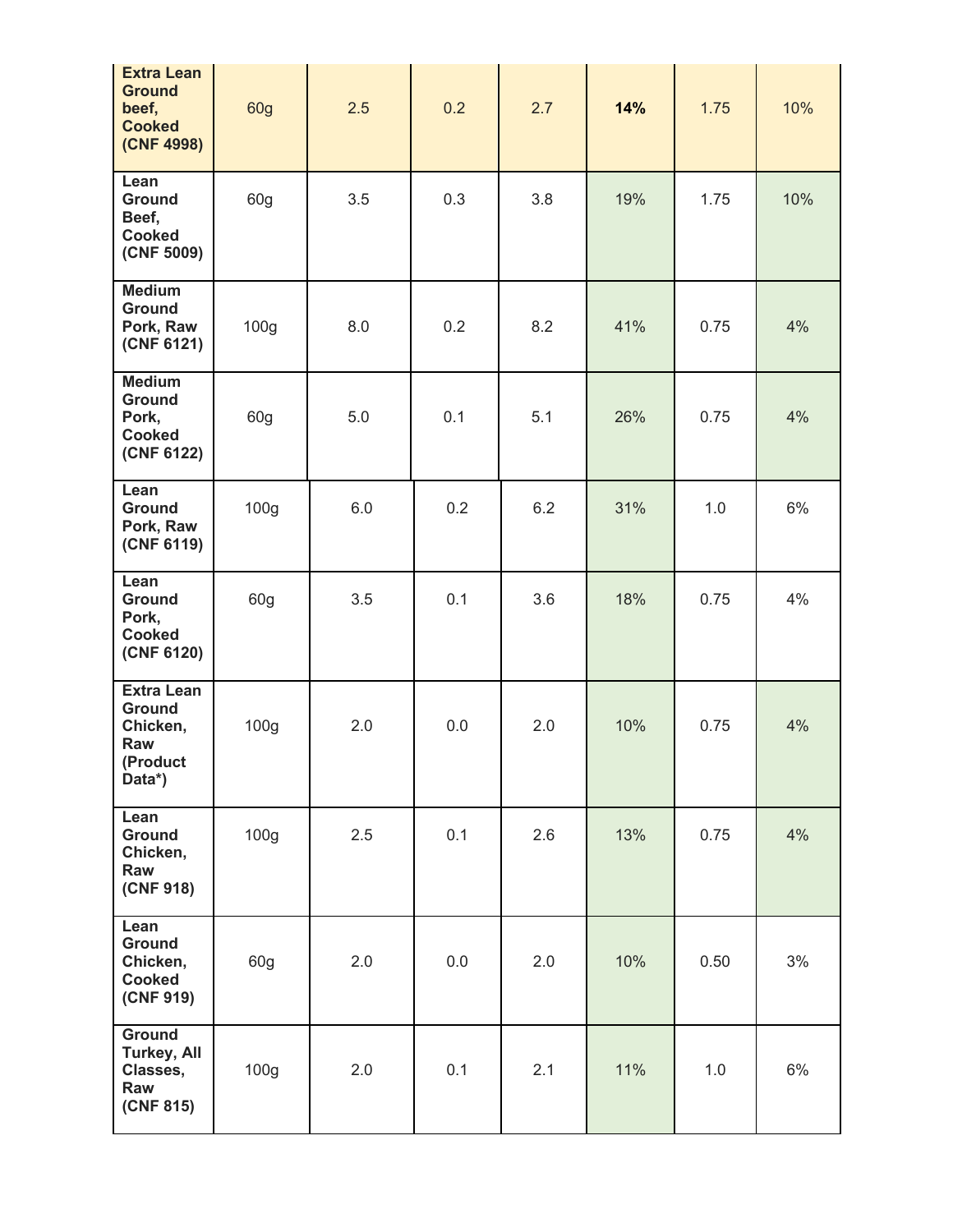| <b>Ground</b><br><b>Turkey, All</b><br>Classes,<br><b>Cooked</b><br>(CNF 816) | 60g | 1.5 | 0.0 | 1.5 | 8% | 0.75 | 4% |
|-------------------------------------------------------------------------------|-----|-----|-----|-----|----|------|----|
|-------------------------------------------------------------------------------|-----|-----|-----|-----|----|------|----|

**\*** Nutrition information is from Maple Leaf Extra Lean Ground Chicken NFt. **Note:** data in the above chart is rounded per Canadian nutrition labelling regulations.

## **7. FOP labelling may lead to consumer confusion and have unintended consequences.**

FOP labelling is not new to Canadians and a variety of symbols exist in the marketplace today.6 Some research suggests that FOP programs can be confusing to consumers and lead to inconsistencies in the perception of the healthfulness of foods.29 For example, when testing two systems side by side, one system resulted in lower perceptions of the healthiness of a group of foods, while the other system resulted in higher perceptions of healthiness for the same products.

In the proposed FOP program, it appears based on our calculations that certain ultraprocessed, poor-quality foods (such as some ready-to-eat cookies, chips, diet sodas) would not exceed the nutrient thresholds required to trigger a FOP symbol. In addition, based on the proposed exemptions vegetable oils, table sugar and salt will not have to carry a FOP symbol, while nutrient-dense foods like ground beef and ground pork would have to. Unless the system will have methods to compensate for this incongruence, this definitely appears to contradict the purpose of Health Canada's FOP labelling program, Codex considerations, and the World Heart Federation FOP labelling policy recommendations as previously outlined.

## **CONCLUSION**

Canada's Food Guide plate and dietary guidance promotes whole and minimally processed foods while encouraging Canadians to avoid highly processed foods. Ground beef and ground pork are single ingredient, minimally processed foods that contribute many essential nutrients, like iron, zinc and vitamin  $B_{12}$  to the Protein Foods portion of the plate. Like other nutrient-dense whole foods, including unflavoured milk, and eggs, ground beef and ground pork should be exempt from mandatory front-of-package nutrition labelling.

# **REFERENCES**

- 1. Government of Canada. 2018. Regulations amending certain regulations made under the Food and Drugs Act (nutrition symbols, other labelling provisions, partially hydrogenated oils and vitamin D).
- 2. Health Canada. 2016. Healthy eating strategy.
- 3. Health Canada. 2015. Evidence review for dietary guidance technical report.
- 4. Health Canada. 2018. Summary of proposed amendments published in Canada Gazette, Part I: nutrition symbols, other labelling provisions, partially hydrogenated oils and vitamin D.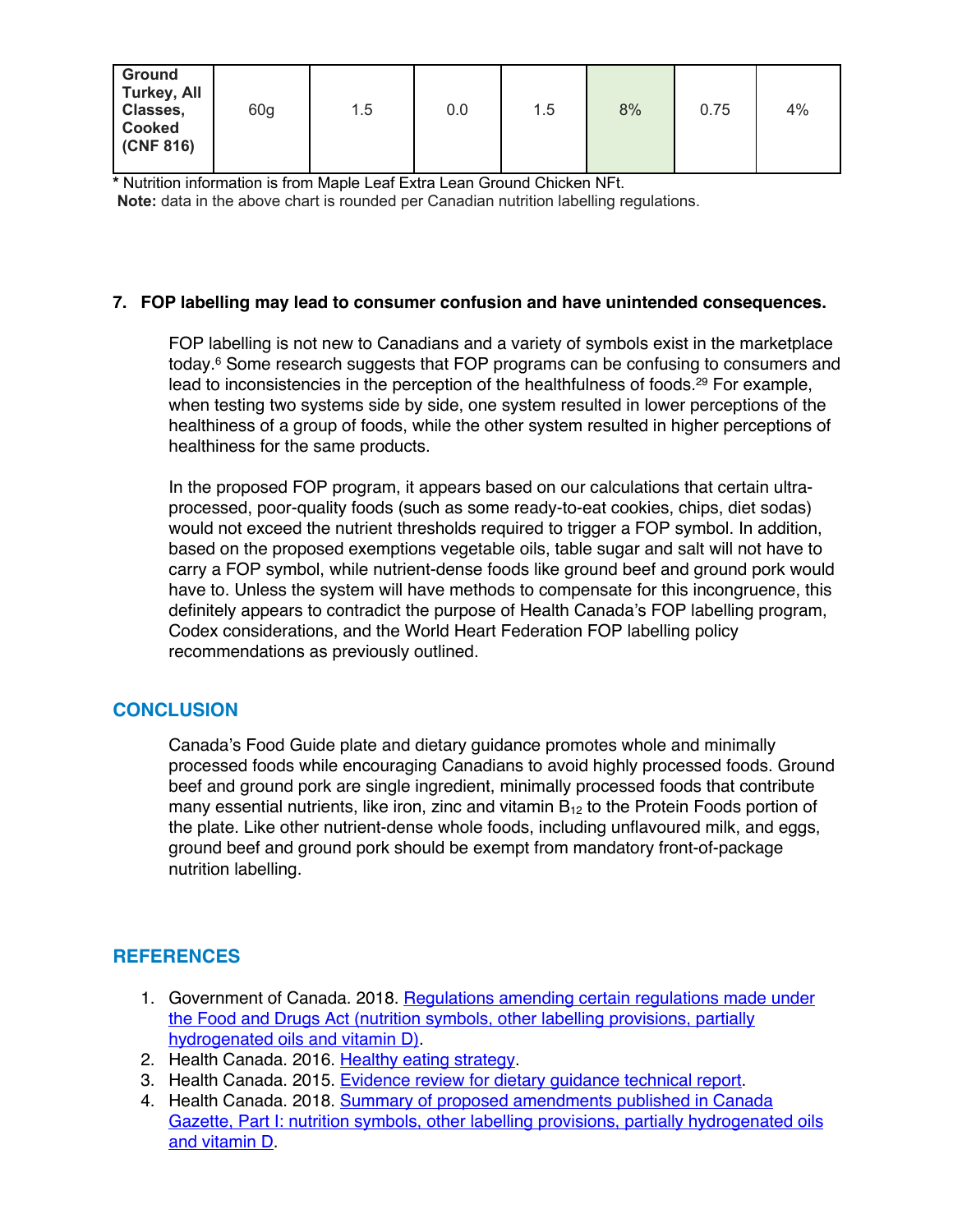- 5. Codex. 2019. Discussion paper on criteria for the definition of 'high in' nutritional descriptors for fats, sugars and sodium,
- 6. World Heart Federation. Policy brief: Front-of-pack labelling. Global Heart 2020;15(5):70.
- 7. Health Canada. 2019. Canada's food quide.
- 8. Health Canada. 2015. Canadian Nutrient File. Food Codes for raw Ground Beef 4496 (extra lean), 2683 (lean), 2690 (medium), 2786 (regular) and raw Ground Pork 6119 (lean).
- 9. Ahmed M et al. Nutrient intakes of Canadian adults: Results from the Canadian Community Health Survey (CCHS)-2015 Public Use Microdata File. Am J Clin Nutr 2021;114(3):1131-1140.
- 10. Teichman J et al. Suboptimal iron deficiency screening in pregnancy and the impact of socioeconomic status in a high-resource setting. Blood Adv 2021;5(22):4666-4673.
- 11. Health Canada. 2012. Nutrition for healthy term infants: Recommendations from birth to six months. A joint statement of Health Canada, Canadian Paediatric Society, Dietitians of Canada and Breastfeeding Committee for Canada.
- 12. Health Canada. 2014. Nutrition for healthy term infants: Recommendations from six to 24 months. A joint statement of Health Canada, Canadian Paediatric Society, Dietitians of Canada and Breastfeeding Committee for Canada.
- 13. Kappeler R et al. Meat consumption and diet quality and mortality in NHANES III. Eur J Clin Nutr, 2013; 67(6):598-606.
- 14. Heart & Stroke Foundation. 2015. Position statement: Saturated fat heart disease and stroke.
- 15. Polsky JY et al. 2020. Consumption of ultra-processed foods in Canada. Statistics Canada health reports.
- 16. Moubarac JC. 2017. Ultra-processed foods in Canada: consumption, impact on diet quality and policy implications. Montréal: TRANSNUT, University of Montreal.
- 17. Moubarac et al. Processed and ultra-processed food products: Consumption trends in Canada from 1938 to 2011. Canadian Journal of Dietetic Practice and Research 2014;75:15–21.
- 18. Statitistics Canada. 2018. Customized analysis of 2015 Canadian Community Health Survey - Nutrition data.
- 19. Statistics Canada. 2019. Food availability.
- 20. Slater J et al. The growing Canadian energy gap: more the can than the couch? Public Health Nutr 2009;12(11):2216-2224.
- 21. Harrison S et al. Consumption and sources of saturated fatty acids according to the 2019 Canada Food Guide: Data from the 2015 Canadian Community Health Survey. Nutrients 2019;11(9):1964.
- 22. World Health Organization. 2018. Draft guidelines on saturated fatty acid and trans-tatty acid intake for adults and children. World Health Organization; Geneva, Switzerland. p. 103.
- 23. AC Nielsen data. Feb 2020. Includes all fresh ground beef sales reports at retail excluding burgers and patties and Costco sales. (Note: Costco only sells Lean Ground Beef).
- 24. Institute of Medicine. 2001. Dietary Reference Intakes for vitamin A, vitamin K, arsenic, boron, chromium, copper, iodine, iron, manganese, molybdenum, nickel, silicon, vanadium, and zinc. Washington, DC: The National Academies Press.
- 25. Health Canada. 2015. Canadian Nutrient File. Food Codes for Ground Beef 2683 (lean) and 4996 (extra lean), Ground Chicken 918, Ground Turkey 815.
- 26. Health Canada. 2021. Annual report: Food and nutrition highlights 2020.
- 27. van Vilet S et al. A metabolomics comparison of plant-based meat and grass-fed meat indicates large nutritional differences despite comparable Nutrition Facts panels</u>. Sci Rep 2021; 11(1):13828.